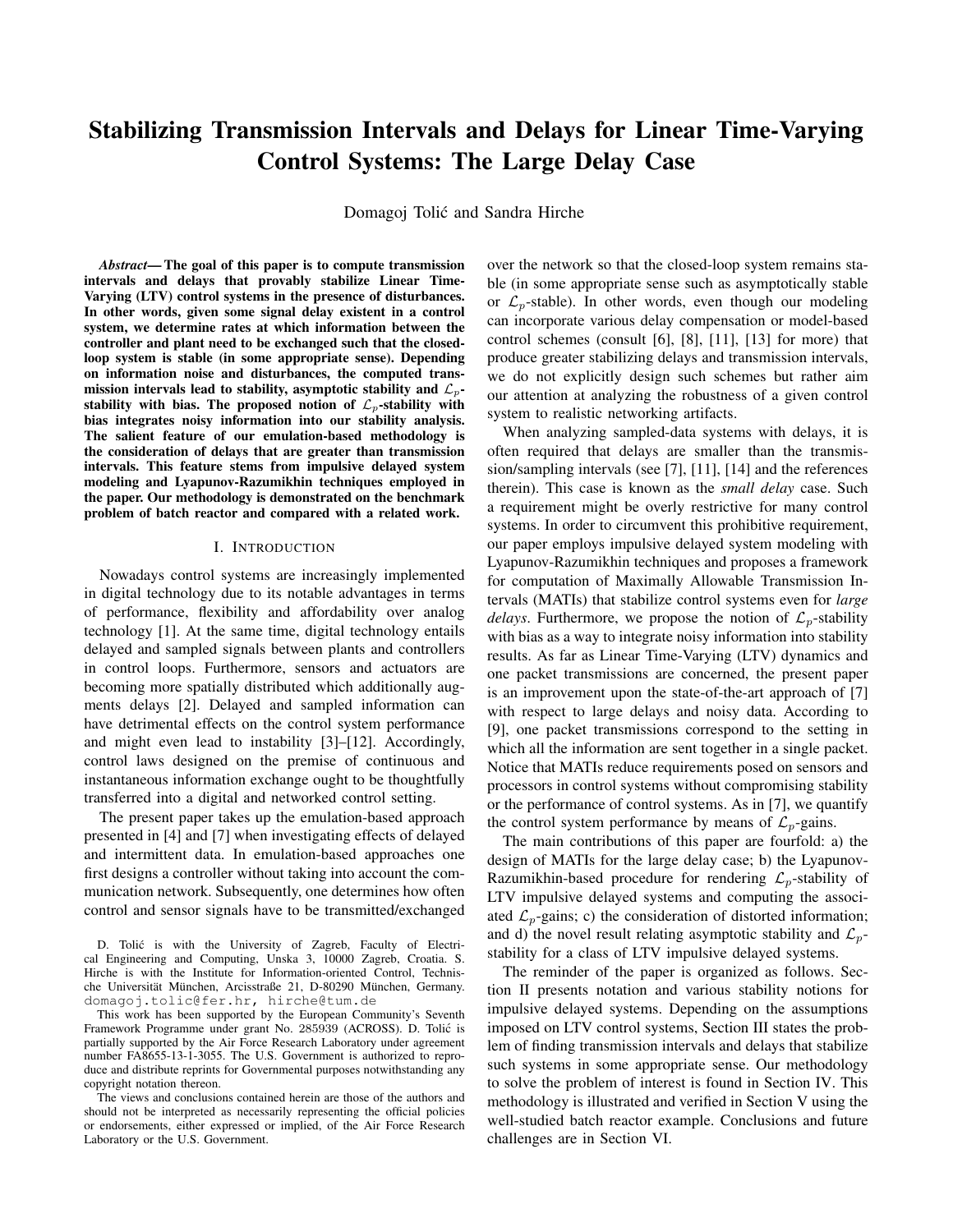#### II. PRELIMINARIES

#### *A. Notation*

To simplify the notation, we use  $(x, y) := [x^\top y^\top]^\top$ . The dimension of a vector x is denoted  $n_x$ . Next, let f:  $\mathbb{R} \to \mathbb{R}^n$  be a Lebesgue measurable function on  $[a, b] \subset \mathbb{R}$ . We use

$$
||f[a,b]||_p:=\left(\int_{[a,b]}||f(s)||^p{\rm d} s\right)^{\frac{1}{p}}
$$

to denote the  $\mathcal{L}_p$  norm of f when restricted to the interval [a, b]. If the corresponding norm is finite, we write  $f \in$  $\mathcal{L}_p[a, b]$ . In the above expression,  $\|\cdot\|$  refers to the Euclidean norm of a vector. If the argument of  $\|\cdot\|$  is a matrix A, then it denotes the induced 2-norm of A. The n-dimensional vector with all zero entries is denoted  $\mathbf{0}_n$ . Likewise, the *n* by *m* matrix with all zero entries is denoted  $\mathbf{0}_{n \times m}$ . In addition,  $\mathbb{R}^n_+$  denotes the nonnegative orthant. The natural numbers are denoted  $\mathbb N$  or  $\mathbb N_0$  when zero is included.

Left-hand and right-hand limits are denoted  $x(t^-)$  =  $\lim_{t' \nearrow t} x(t')$  and  $x(t^+) = \lim_{t' \searrow t} x(t')$ , respectively. Next, for a set  $S \subseteq \mathbb{R}^n$ , let  $PC([a, b], S) = \{ \phi : [a, b] \rightarrow \phi \}$  $\mathcal{S}$   $\phi(t) = \phi(t^+)$  for every  $t \in [a, b), \phi(t^-)$  exists in  $\mathcal{S}$ for all  $t \in (a, b]$  and  $\phi(t^{-}) = \phi(t)$  for all but at most a finite number of points  $t \in (a, b]$ . For  $\psi \in PC([a - d, a], S)$ , where  $d \geq 0$ , the norm of  $\psi$  is defined by  $\|\psi\|_d =$  $\sup_{a-d\leq s\leq a} \|\psi(s)\|.$ 

# *B. Impulsive Delayed Systems*

In this paper, we consider impulsive delayed systems

$$
\Sigma \left\{ \begin{array}{l}\n\chi(t^+) = h_\chi(t, \chi(t), \chi(t - d)) & t \in \mathcal{T} \\
\dot{\chi}(t) = f_\chi(t, \chi(t), \chi(t - d), \omega) \\
y = \ell_\chi(t, \chi, \omega)\n\end{array} \right\} \quad \text{otherwise} \tag{1}
$$

where  $\chi$  is the state,  $\omega$  is the input, y is the output and  $d \ge 0$ is the time delay. The functions  $f<sub>x</sub>$  and  $h<sub>x</sub>$  are regular enough to guarantee forward completeness of solutions which, given initial condition  $\psi_{\chi} \in PC([t_0-d, t_0], \mathbb{R}^{n_{\chi}})$  and initial time  $t_0$ , are given by right-continuous functions  $t \mapsto \chi(t) \in$  $PC([t_0-d,\infty], \mathbb{R}^{n_\chi})$ . Jumps of the state are denoted  $\chi(t^+)$ and occur at each  $t \in \mathcal{T} := \{t_1, t_2, \ldots\}$ , where  $t_i < t_{i+1}$ ,  $i \in \mathbb{N}_0$ . The value of the state after a jump is given by  $\chi(t^+)$ for each  $t \in \mathcal{T}$ . For a comprehensive discussion regarding the solutions to (1) considered herein, refer to [15, Chapter 2 & 3]. Even though the considered solutions to (1) allow for jumps at  $t_0$ , we exclude such jumps in favor of notational convenience.

Definition 1 (Uniform Global Stability): For  $\omega \equiv 0_{n_{\omega}}$ , the system  $\Sigma$  is said to be Uniformly Globally Stable (UGS) if for any  $\epsilon > 0$  there exists  $\delta(\epsilon) > 0$  such that, for each  $t_0 \in$ R and each  $\psi_{\chi} \in PC([t_0 - d, t_0], \mathbb{R}^{n_{\chi}})$  satisfying  $\|\psi_{\chi}\|_{d} <$  $\delta(\epsilon)$ , each solution  $t \mapsto \chi(t) \in PC([t_0 - d, \infty], \mathbb{R}^{n_{\chi}})$  to  $\Sigma$ satisfies  $\|\chi(t)\| < \epsilon$  for all  $t \geq t_0$  and  $\delta(\epsilon)$  can be chosen such that  $\lim_{\epsilon \to \infty} \delta(\epsilon) = \infty$ .

*Definition 2 (Uniform Global Asymptotic Stability):* For  $\omega \equiv \mathbf{0}_{n_{\omega}}$ , the system  $\Sigma$  is said to be Uniformly Globally Asymptotically Stable (UGAS) if it is UGS and uniformly globally attractive, i.e., for each  $\eta$ ,  $c > 0$  there exists  $T(\eta, c) > 0$  such that  $\|\chi(t)\| < \eta$  for every  $t \ge t_0 + T(\eta, c)$ and every  $\|\chi(t_0)\| < c$ .

*Definition 3 (Uniform Global Exponential Stability):*

For  $\omega \equiv \mathbf{0}_{n_{\omega}}$ , the system  $\Sigma$  is said to be Uniformly Globally Exponentially Stable (UGES) if there exist positive constants  $\lambda$  and M such that, for each  $t_0 \in \mathbb{R}$ and each  $\psi_{\chi} \in PC([t_0 - d, t_0], \mathbb{R}^{n_{\chi}})$ , each solution  $t \mapsto \chi(t) \in PC([t_0 - d, \infty], \mathbb{R}^{n_\chi})$  to  $\Sigma$  satisfies  $\|\chi(t)\| \le M \|\psi_{\chi}\|_d e^{-\lambda(t-t_0)}$  for each  $t \ge t_0$ .

*Definition 4 (* $\mathcal{L}_p$ -Stability with Bias b): Let  $p \in [1,\infty]$ . The system  $\Sigma$  is  $\mathcal{L}_p$ -stable with bias  $b(t) \equiv b \geq 0$  from  $ω$  to y with gain  $γ ≥ 0$  if there exists  $K ≥ 0$  such that, for each  $t_0 \in \mathbb{R}$  and each  $\psi_{\chi} \in PC([t_0 - d, t_0], \mathbb{R}^{n_{\chi}})$ , each solution to  $\Sigma$  from  $\psi_{\chi}$  at  $t = t_0$  satisfies  $||y[t_0, t]||_p \le$  $K\|\psi_{\chi}\|_{d} + \gamma \|\omega[t_0, t]\|_{p} + \|b[t_0, t]\|_{p}$  for each  $t \geq t_0$ .

*Definition 5 (* $\mathcal{L}_p$ -*Detectability):* Let  $p \in [1,\infty]$ . The state  $\chi$  of  $\Sigma$  is  $\mathcal{L}_p$ -detectable from  $(y, \omega)$  with gain  $\gamma \geq 0$  if there exists  $K \geq 0$  such that, for each  $t_0 \in \mathbb{R}$  and each  $\psi_\chi \in$  $PC([t_0-d, t_0], \mathbb{R}^{n_{\chi}})$ , each solution to  $\Sigma$  from  $\psi_{\chi}$  at  $t = t_0$ satisfies  $\|\chi[t_0, t]\|_p \leq K \|\psi_\chi\|_d + \gamma \|y[t_0, t]\|_p + \gamma \|\omega[t_0, t]\|_p$ for each  $t \geq t_0$ .

Definitions 1, 2 and 3 are motivated by [16], while Definition 5 is inspired by [4]. Definition 4 is motivated by [4] and [17]. When  $b = 0$ , we say " $\mathcal{L}_p$ -stability" instead of " $\mathcal{L}_p$ -stability" with bias 0".

#### III. PROBLEM STATEMENT

Consider a feedback control system consisting of an LTV plant

$$
\begin{aligned} \dot{x}_p &= A_p(t)x_p + B_p(t)u + \omega_p, \\ y &= C_p(t)x_p, \end{aligned} \tag{2}
$$

and an LTV controller

$$
\begin{aligned} \dot{x}_c &= A_c(t)x_c + B_c(t)y + \omega_c, \\ u &= C_c(t)x_c, \end{aligned} \tag{3}
$$

where  $x_p \in \mathbb{R}^{n_p}$  and  $x_c \in \mathbb{R}^{n_c}$  are the states,  $y \in \mathbb{R}^{n_y}$ and  $u \in \mathbb{R}^{n_u}$  are the outputs, and  $(u, \omega_p) \in \mathbb{R}^{n_u} \times \mathbb{R}^{n_{\omega_p}}$ and  $(y, \omega_c) \in \mathbb{R}^{n_y} \times \mathbb{R}^{n_{\omega_c}}$  are the inputs of the plant and controller, respectively, where  $\omega_p$  and  $\omega_c$  are disturbances to (and/or modeling uncertainties of) the plant and controller, respectively. We assume that all time-varying matrices in (2) - (3) are element-wise bounded right-continuous functions. In addition, we require that the entries of  $C_p(t)$  and  $C_c(t)$  are piecewise continuously differentiable with rightcontinuous and bounded first derivatives. Along with the absence of Zeno sampling (which is to be shown later on), these properties of  $A_p(t)$ ,  $B_p(t)$ ,  $C_p(t)$ ,  $A_c(t)$ ,  $B_c(t)$  and  $C_c(t)$  suffice to ensure forward completeness (as well as uniqueness) of the solutions (consult [15, Chapter 3] and [18] for more).

Next, we model the connections between the plant and the controller as communication networks over which intermittent exchange of information takes place. Figure 1 depicts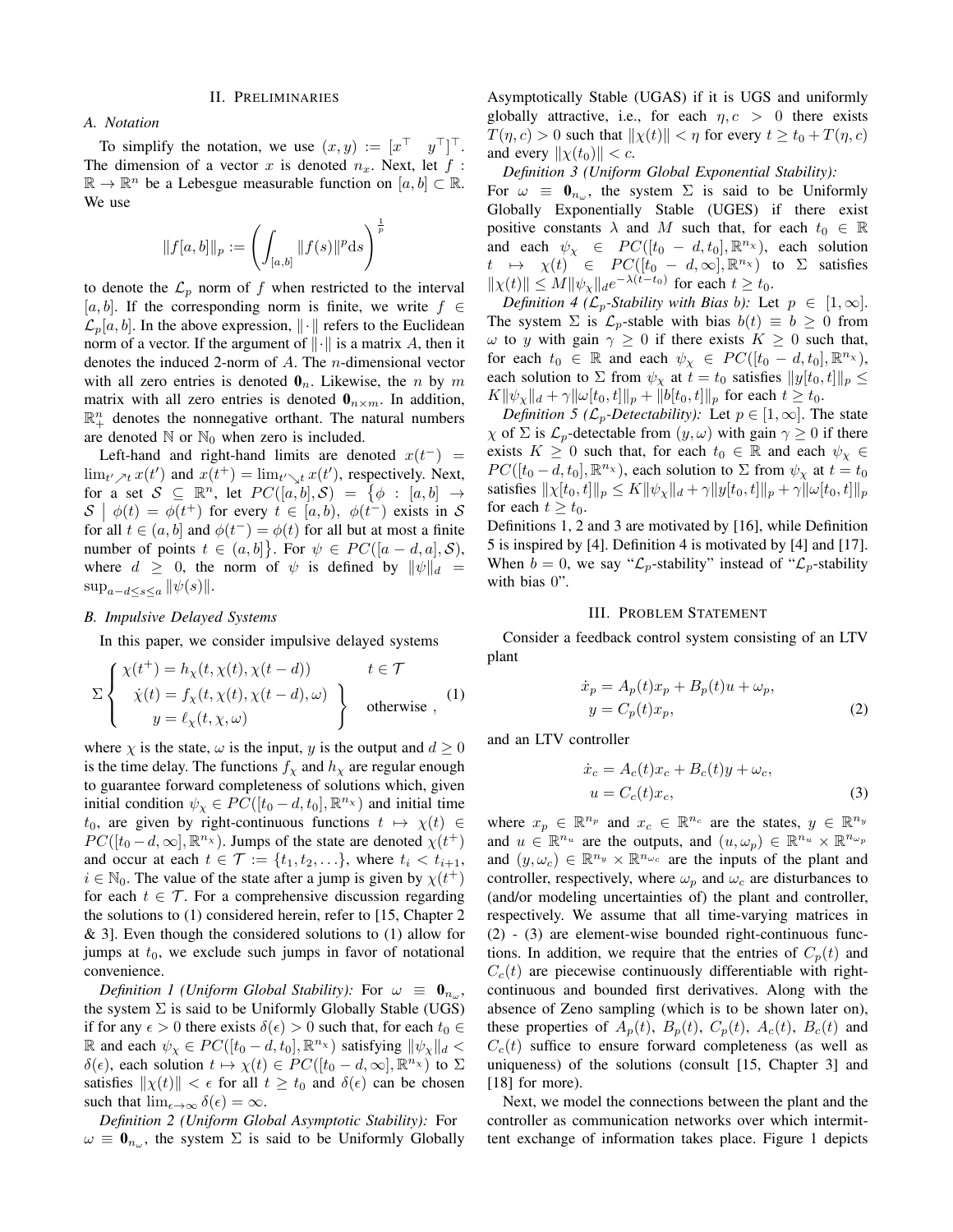

Fig. 1. A diagram of a control system with the plant and controller interacting over a communication network with intermittent information updates. The two switches indicate that the information between the plant and controller are exchanged at discrete time instants belonging to a set  $T$ .

this setting, where the value of  $u$  computed by the controller that arrives to the plant is denoted  $\hat{u}$ . Similarly, the values of y that the controller actually receives are denoted  $\hat{y}$ . In this setting, the quantity  $\hat{u}$  is the input fed to the plant (2) while the quantity  $\hat{y}$  is the measurement of y received by the controller (3).

To study the properties of the feedback control system in Figure 1, we define

$$
e = \begin{bmatrix} e_y(t) \\ e_u(t) \end{bmatrix} := \begin{bmatrix} \hat{y}(t) - y(t - d) \\ \hat{u}(t) - u(t - d) \end{bmatrix},
$$
 (4)

where  $d \geq 0$  represents the network-induced delay<sup>1</sup>. As given by (4), we assume this network-induced delay  $d$  is the same when transmitting  $u$  or  $y$  (primarily in order to simplify the subsequent exposition). This assumption, which is often found in the literature, can be accomplished via the Controller Area Network (CAN) protocol, time-stamping of data and introduction of buffers at receiver ends (refer to [2] and the references therein). The above definition of the error vector allows us to take into account large delays (cf. [7]).

To model intermittent transmission (or sampling) of the values of y and  $u$ , the quantities  $\hat{y}$  and  $\hat{u}$  are updated at time instances  $t_1, t_2, \ldots, t_i, \ldots \in \mathcal{T}$ , i.e.,<sup>2</sup>

$$
\hat{y}(t_i^+) = y(t_i - d) + h_y(t_i - d)
$$
\n
$$
\hat{u}(t_i^+) = u(t_i - d) + h_u(t_i - d)
$$
\n
$$
t_i \in \mathcal{T}, \qquad (5)
$$

where  $h_y$  :  $\mathbb{R} \to \mathbb{R}^{n_y}$  and  $h_u$  :  $\mathbb{R} \to \mathbb{R}^{n_u}$  are  $\mathcal{L}_{\infty}$ functions and model noise or channel disturbances. The consideration of noisy/distorted data produces non-zero bias b in Definition 4. In order to provide a better comparison with the related works, this paper assumes that the received values of y and u given by  $\hat{y}$  and  $\hat{u}$ , respectively, remain constant in between updates. In other words, for each  $t \in [t_0, \infty) \setminus \mathcal{T}$  we have

$$
\dot{\hat{y}} = 0, \qquad \dot{\hat{u}} = 0,\tag{6}
$$

which is known as the Zero-Order Hold (ZOH) strategy. However, one can immediately employ model-based control ideas in (6) in order to further extend transmission intervals (consult [8] for more). Let us point out that the ZOH strategy is an integral part of the small-delay approach in [7]; hence, the ZOH strategy in [7] cannot be trivially relaxed.

The following standing assumption summarizes the properties imposed upon the feedback control system in Figure 1 throughout this paper.

*Assumption 1:* The jump times at the controller and plant end coincide. The set of sampling instants is given by  $\mathcal{T} :=$  $\{t_1, t_2, \ldots, t_i, \ldots\}$ , where  $\tau = t_{i+1} - t_i$  for each  $i \in \mathbb{N}_0$ . In addition, the network-induced delay when transmitting  $u$  is the same as the network-induced delay when transmitting  $y$ and is denoted d.

As our intuition suggests, a typical closed-loop system (2) - (3) might be robust (in the  $\mathcal{L}_p$ -stability sense) only for some values of  $d$ , i.e., "small enough" values of  $d$ . We refer to such delays as *admissible delays*. For a precise definition of admissible delays, see the following section. Given some admissible delay d, the maximal  $\tau$  which renders stability (in some appropriate sense) of the closed-loop system  $(2)$  -  $(3)$ is called MATI and is denoted  $\overline{\tau}$ . We are now ready to state the main problem studied in this paper.

*Problem 1:* Given an admissible delay d, determine the MATI  $\bar{\tau}$  to update  $(\hat{y}, \hat{u})$  such that the control system (2)-(3) is UGS, GAS or  $\mathcal{L}_p$ -stable with bias and a prespecified  $\mathcal{L}_p$ -gain.

As opposed to [7], Problem 1 starts with an admissible delay and then seeks out the corresponding MATI whilst [7] starts with the MATI for the delay-free setting and than seeks out the corresponding Maximally Allowable Delay (MAD).

#### IV. METHODOLOGY

#### *A. Rewriting the Closed-Loop System*

Inspired by the approach in [4], our solution to Problem 1 first rewrites the closed-loop system (2)-(3) as follows:

$$
\begin{aligned}\nx(t^+) &= x(t) \\
e(t^+) &= h(t - d)\n\end{aligned}\n\qquad \qquad \text{(7a)}
$$

$$
\begin{aligned}\n\dot{x} &= f(t, x, e, \omega, d) \\
\dot{e} &= g(t, x, e, \omega, d)\n\end{aligned}\n\} \text{otherwise},\n\tag{7b}
$$

<sup>&</sup>lt;sup>1</sup>In case of time-invariant static controllers with  $\omega_c \equiv \mathbf{0}_{n_{\omega_c}}$ , the effect of nontrivial execution times of the control law can readily be embedded in d. In order to account for nontrivial execution times of other types of controllers, slight modifications of the proposed modeling approach are needed.

<sup>&</sup>lt;sup>2</sup>The formulation of the update law in  $(5)$  implies that the jump times at the controller and plant end coincide (the so-called one packet transmission problem [9]). Hence, in general, the framework presented herein does not incorporate scheduling protocols. Exceptions are scenarios in which some subsets of e are decoupled from other subsets of  $e$  (e.g.,  $\dot{e}(t)$  with a block diagonal state matrix). In such scenarios, each subset of  $e$  can experience jumps at time instants that are independent of other subsets' jump instants (Section V provides such an example). Scheduling protocols will be addressed in our upcoming publications.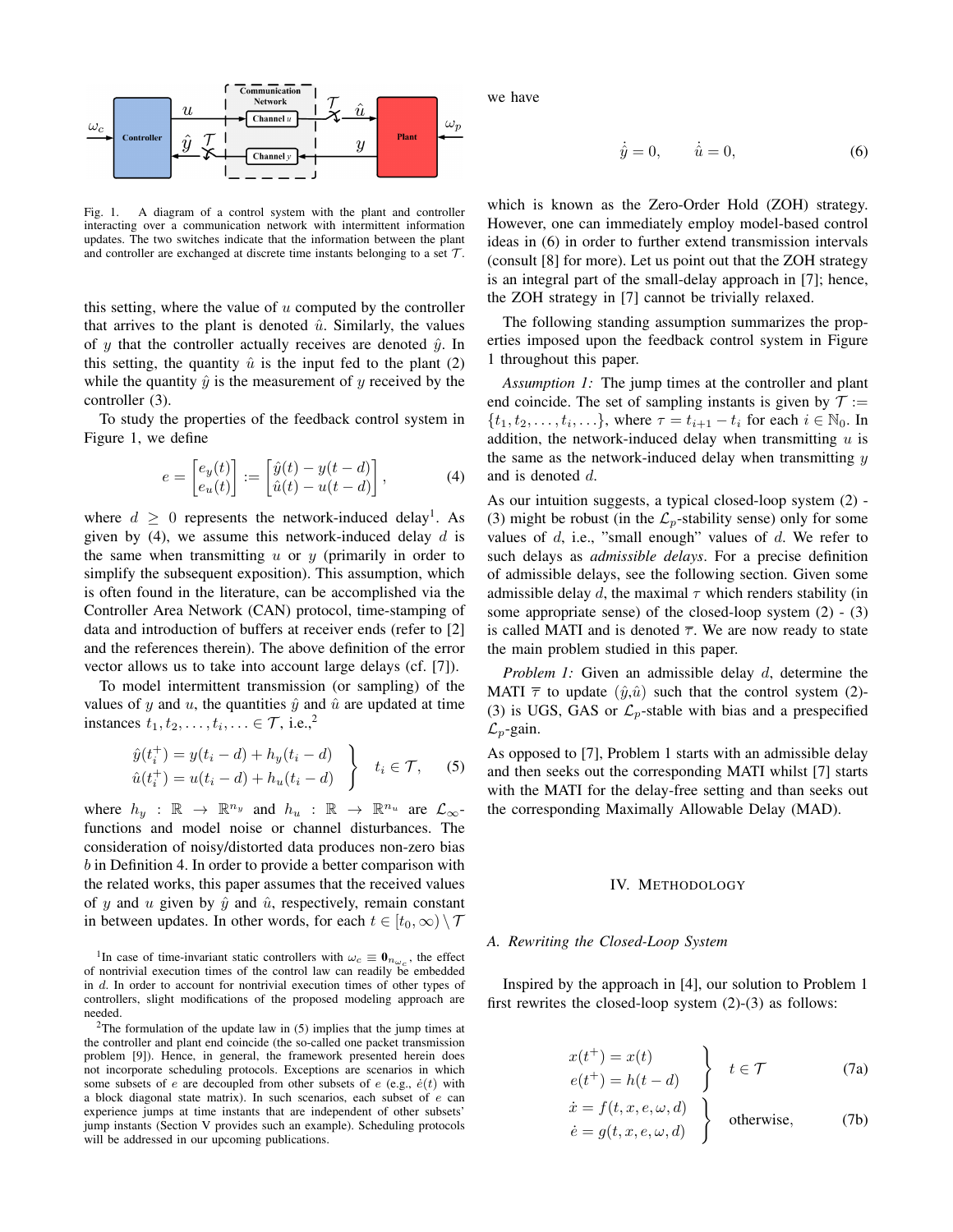

Fig. 2. Interconnection of the nominal system  $\Sigma_n$  and the output error system  $\Sigma_e$ . The block  $\mathcal{D}_d$  denotes the time-delay operator.

where  $x := (x_p, x_c)$ ,  $\omega := (\omega_p, \omega_c)$ , and functions f, g and h are given by

$$
f(t, x, e, \omega, d) := \begin{bmatrix} f_1(t, x, e, \omega, d) \\ f_2(t, x, e, \omega, d) \end{bmatrix} =
$$
  
= 
$$
\begin{bmatrix} A_p(t)x_p(t) + B_p(t)e_u(t) + B_p(t)C_c(t - d)x_c(t - d) + \omega_p \\ A_c(t)x_c(t) + B_c(t)e_y(t) + B_c(t)C_p(t - d)x_p(t - d) + \omega_c \end{bmatrix}
$$
, (8a)

$$
h(t_i - d) = \begin{bmatrix} h_y(t_i - d) \\ h_u(t_i - d) \end{bmatrix},
$$
  
 
$$
q(t, x, e, \omega, d) =
$$
 (8b)

$$
= \begin{bmatrix} -\frac{\partial C_p(t-d)}{\partial t} x_p(t-d) - C_p(t-d) f_1(t-d, x, e, \omega, d) \\ -\frac{\partial C_c(t-d)}{\partial t} x_c(t-d) - C_c(t-d) f_2(t-d, x, e, \omega, d) \end{bmatrix}.
$$
 (8c)

Let us rewrite (8c) as follows:

$$
g(t, x, e, \omega, d) = -\begin{bmatrix} \mathbf{0}_{n_y \times n_u} & C_p B_p(t - d) \\ C_c B_c(t - d) & \mathbf{0}_{n_u \times n_y} \end{bmatrix} e(t - d) + \tilde{y}(t - d, x, \omega, d),
$$
\n(9)

where

$$
\tilde{y}(t, x, \omega, d) :=\n\begin{bmatrix}\n-\frac{\partial C_p(t)}{\partial t} x_p(t) - C_p(t) \left( A_p(t) x_p(t) + B_p(t) C_c(t - d) x_c(t - d) + \omega_p(t) \right) \\
-\frac{\partial C_c(t)}{\partial t} x_c(t) - C_c(t) \left( A_c(t) x_c(t) + B_c(t) C_p(t - d) x_p(t - d) + \omega_c(t) \right)\n\end{bmatrix}.
$$
\n(10)

Now, the delayed dynamics

$$
x(t^+) = x(t) \qquad \qquad \frac{\ }{2} \quad t \in \mathcal{T} \tag{11a}
$$

$$
\dot{x} = f(t, x, e, \omega, d) \quad \text{otherwise,} \tag{11b}
$$

with input  $(e, \omega)$  and output  $\tilde{y}$  are termed the *nominal system*  $\Sigma_n$ , and the impulsive delayed dynamics

$$
e(t^+) = h(t - d) \quad \, \bigg\} \quad t \in \mathcal{T} \tag{12a}
$$

$$
\dot{e} = g(t, x, e, \omega, d) \quad \text{otherwise}, \tag{12b}
$$

with input  $\tilde{y}$  and output e are termed the *error system*  $\Sigma_e$ . In other words, the systems  $\Sigma_n$  and  $\Sigma_e$  are interconnected as shown in Figure 2, where the time-delay operator  $\mathcal{D}_d$  delays the input  $\tilde{y}(t, x, \omega, d)$  for d time units, i.e.,

$$
\mathcal{D}_d\big(\tilde{y}(t,x,\omega,d)\big) := \tilde{y}(t-d,x,\omega,d).
$$

We point out that the  $\mathcal{L}_p$ -gain of  $\mathcal{D}_d$  is unity [5].

Because the nominal system  $\Sigma_n$  is something that is given in emulation-based approaches, we assume that the controller (3) is designed to yield  $\mathcal{L}_p$ -stability of  $\Sigma_n$ . Let  $\gamma_n$  denote the corresponding  $\mathcal{L}_p$ -gain. As expected, a different d typically results in a different  $\gamma_n$ . In general, controllers yield  $\mathcal{L}_p$ stability of  $\Sigma_n$  (i.e.,  $\gamma_n$  is finite) only for some delays d. This observation gives rise to the following definition:

*Definition 6 (Admissible Delays):* Delays d for which the system  $\Sigma_n$  is  $\mathcal{L}_p$ -stable from  $(e, \omega)$  to  $\tilde{y}$  are admissible delays. The maximal such delay is labeled  $d$ .

On the other hand,  $\mathcal{L}_p$ -stability with bias of the error system  $\Sigma_e$  depends on T. In what follows, we design the set T such that  $\Sigma_e$  is  $\mathcal{L}_p$ -stable with bias and that the associated  $\mathcal{L}_p$ -gain, denoted  $\gamma_e$ , satisfies  $\gamma_n \gamma_e < 1$ . Afterwards, we invoke the small-gain theorem [16, Chapter 5] to infer  $\mathcal{L}_p$ -stability with bias from  $\omega$  to  $(\tilde{y}, e)$ . Provided that x is  $\mathcal{L}_p$ -detectable from  $(\tilde{y}, e, \omega)$ , one obtains  $\mathcal{L}_p$ -stability with bias from  $\omega$  to  $(x, e)$ . Hence, the closed-loop system (2)-(3) is  $\mathcal{L}_p$ -stable with bias.

## *B.* Lp*-Stability with Bias of Impulsive Delayed LTV Systems*

Note that  $\Sigma_e$ , given by (12), is an impulsive delayed LTV system. To the best of our knowledge,  $\mathcal{L}_p$ -stability of such systems is still an open problem. To that end, let us first establish UGES of

$$
e(t^+) = \mathbf{0}_{n_e} \qquad \qquad \} t \in \mathcal{T} \quad (13a)
$$

$$
\dot{e}(t) = -\begin{bmatrix} \mathbf{0}_{n_y \times n_u} & C_p B_p(t - d) \\ C_c B_c(t - d) & \mathbf{0}_{n_u \times n_y} \end{bmatrix} e(t - d) \qquad \text{otherwise}, \tag{13b}
$$

which is the homogeneous system associated with  $\Sigma_e$ . In order to state the following theorem, we define

$$
l := \left(\sup_{t \in \mathbb{R}} \left\| - \left[ \begin{array}{c} \mathbf{0}_{n_y \times n_u} & C_p B_p(t-d) \\ C_c B_c(t-d) & \mathbf{0}_{n_u \times n_y} \end{array} \right] \right\| \right)^2.
$$

*Theorem 1:* Consider a symmetric and positive definite matrix  $P \in \mathbb{R}^{n_e \times n_e}$  with  $\lambda_1$  and  $\lambda_2$  being its smallest and largest eigenvalues, respectively. Let  $\lambda_3$  be the largest eigenvalue of  $lP^{-1}$ . If there exist constants  $\lambda > 0$ ,  $M > 1$ and  $\lambda_4 \in (0,1)$  such that the conditions

(i)  $\tau(\lambda + \lambda_2 + \lambda_3 M e^{-\lambda \tau}) < \ln M$ , and (ii)  $\tau(\lambda + \lambda_2 + \frac{\lambda_3}{\lambda_4}e^{\lambda d}) < -\ln \lambda_4$ ,

hold, then the system (13) is UGES and  $||e(t)|| \le$  $\sqrt{\frac{\lambda_2}{\lambda_1}M} \|\psi_e\|_d e^{-\frac{\lambda}{2}(t-t_0)}$  for all  $t \ge t_0$ .

The previous result combined with the work presented in [18] results in the following theorem.

*Theorem 2:* Suppose that (13) is UGES with constants  $\lambda > 0$  and  $M > 1$ . Then, the system  $\Sigma_e$ , given by (12), is  $\mathcal{L}_p$ -stable with bias from  $\tilde{y}$  to e with gain  $\gamma_e = \frac{2}{\lambda} \sqrt{\frac{\lambda_2}{\lambda_1} M}$ for each  $p \in [1, \infty]$ .

*Remark 1 (No Zeno):* The left-hand sides of conditions (i) and (ii) from Theorem 1 are nonnegative continuous functions of  $\tau \geq 0$  that approach  $\infty$  as  $\tau \to \infty$ . Also, these left-hand sides equal zero when  $\tau = 0$ . Note that both sides of (i) and (ii) are continuous in  $\lambda$ ,  $M$ ,  $\lambda_2$ ,  $\lambda_3$ ,  $\lambda_4$ and d. Hence, for every  $\lambda, \lambda_1, \lambda_2 > 0, \lambda_3 \geq 0, M > 1$ ,  $\lambda_4 \in (0,1)$  and  $d \ge 0$  there exists  $\tau > 0$  such that (i) and (ii) are satisfied. Finally, since  $\gamma_e$  is a continuous function of  $\lambda_1$ ,  $\lambda_2$ ,  $\lambda$  and M, we infer that for every finite  $\gamma_n > 0$ there exists  $\tau > 0$  such that  $\gamma_n \gamma_e \leq \kappa, \kappa \in (0,1)$ . In other words, the unwanted Zeno behavior is avoided and the proposed methodology does not yield continuous feedback that might be impossible to implement. Notice that the  $\tau$ yielding  $\gamma_n \gamma_e = \kappa$  is a candidate for  $\overline{\tau}$ . Depending on P,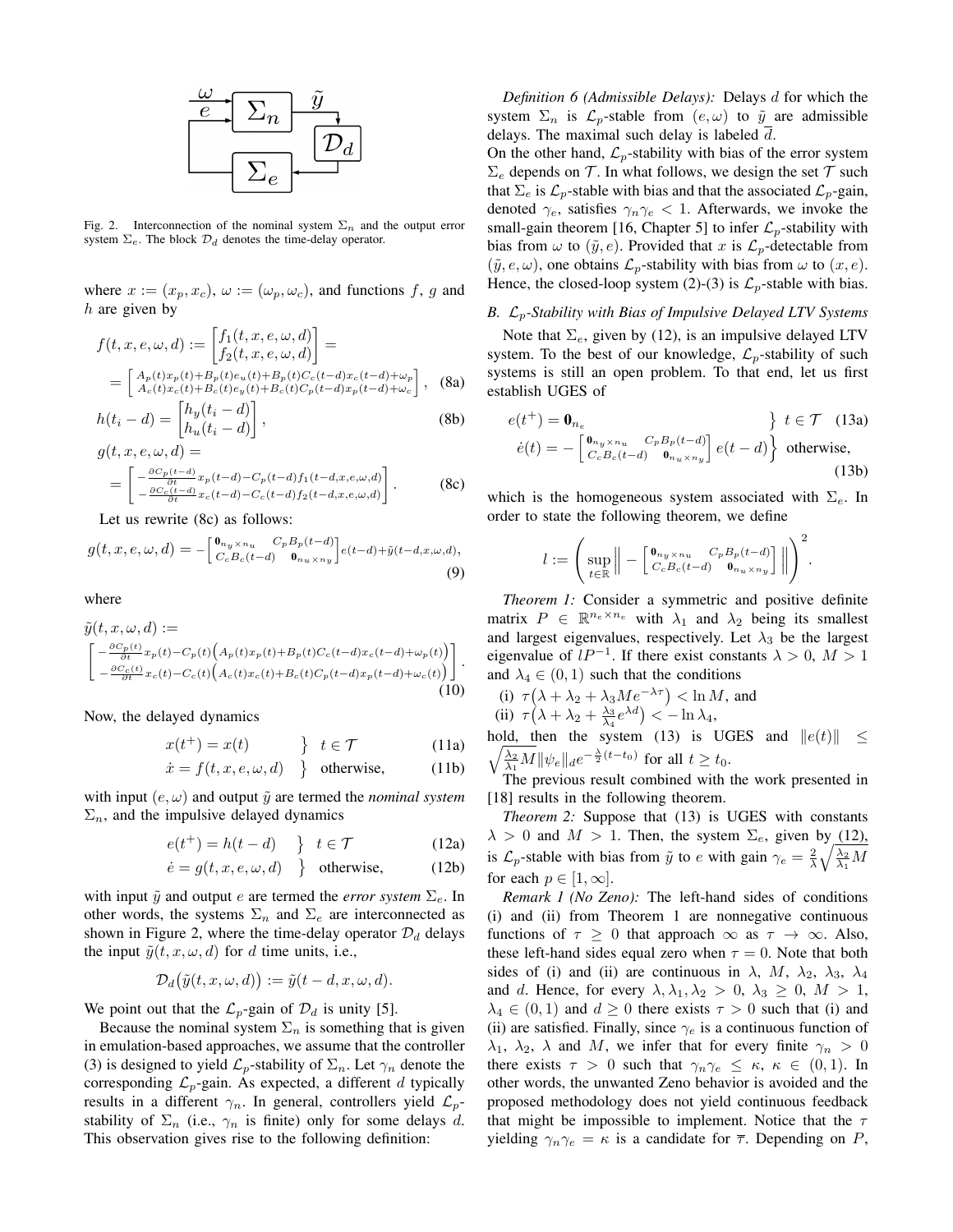$\lambda_4$ ,  $\lambda$  and M, the maximal such  $\tau$  is in fact  $\overline{\tau}$ . Lastly, we point out that intertransmission intervals  $t_{i+1} - t_i$ ,  $i \in \mathbb{N}_0$ , do not have to be equal (i.e., periodic transmissions), but merely upper bounded by  $\overline{\tau}$ .

## *C. UGS and GAS from*  $\mathcal{L}_p$ *-Stability*

*Proposition 1:* Assume that the interconnection of systems  $\Sigma_n$  and  $\Sigma_e$ , given by (11) and (12), is  $\mathcal{L}_p$ -stable from  $\omega$  to  $(x, e)$  for some  $p \in [1, \infty)$ . Then, this interconnection is GAS.

At the moment, we are trying to verify whether UGAS holds as well. For the case  $p = \infty$ , UGS of the interconnection  $\Sigma_n$  and  $\Sigma_e$  is immediately obtained using the definition of  $\mathcal{L}_{\infty}$ -norm.

## V. BATCH REACTOR CASE STUDY

According to [7], the batch reactor case study has become a benchmark example in Networked Control Systems (NCS) over the years. Hence, we apply our work to this example and compare it with the approach presented in [7].

Consider the linearized model of an unstable batch reactor given by

$$
\dot{x}_p = A_p x_p + B_p u, \qquad y = C_p x_p,
$$

where

 $A_p =$  $\left[ \begin{array}{cccc} 1.38 & -0.2077 & 6.715 & -5.676 \\ -0.5814 & -4.29 & 0 & 0.675 \\ 1.067 & 4.273 & -6.654 & 5.893 \\ 0.048 & 4.273 & 1.343 & -2.104 \end{array} \right]$  $\Bigg\}, B_p = \left[ \begin{smallmatrix} 0 & 0 \\ 5.679 & 0 \\ 1.136 & -3.146 \\ 1.136 & 0 \end{smallmatrix} \right],$  $C_p = \left[ \begin{smallmatrix} 1 & 0 & 1 & -1 \\ 0 & 1 & 0 & 0 \end{smallmatrix} \right],$ 

and a PI controller given by

$$
\dot{x}_c = A_c x_c + B_c y, \qquad u = C_c x_c + D_c y,
$$

where

$$
A_c = \begin{bmatrix} 0 & 0 \\ 0 & 0 \end{bmatrix}, B_c = \begin{bmatrix} 0 & 1 \\ 1 & 0 \end{bmatrix}, C_c = \begin{bmatrix} -2 & 0 \\ 0 & 8 \end{bmatrix}, D_c = \begin{bmatrix} 0 & -2 \\ 5 & 0 \end{bmatrix}.
$$

In addition, assume that only the plant outputs  $y$  are transmitted via the network; hence,  $e = e_y$  and  $e_u \equiv \mathbf{0}_{n_u}$ . Notice that the above controller, unlike (3), includes the matrix  $D_c$ . Nevertheless, the same approach from Section IV-A still applies. Following the development of Section IV-A, we obtain

$$
\begin{split} \dot{x}(t) &= \begin{bmatrix} \dot{x}_p(t) \\ \dot{x}_c(t) \end{bmatrix} = \begin{bmatrix} A_p & B_p C_c \\ \mathbf{0}_{2 \times 4} & A_c \end{bmatrix} x(t) + \\ &+ \begin{bmatrix} B_p D_c C_p & \mathbf{0}_{4 \times 2} \\ B_c C_p & \mathbf{0}_{2 \times 2} \end{bmatrix} x(t - d) + \begin{bmatrix} B_p D_c \\ B_c \end{bmatrix} e(t) + \\ &+ \begin{bmatrix} 10 & 0 & 10 & 0 & 0 & 0 \\ 0 & 5 & 0 & 5 & 0 & 0 \end{bmatrix}^\top \omega(t), \end{split}
$$

where the last term including  $\omega(t)$  is subsequently added by the authors in [7], and

$$
\begin{aligned} \dot{e}(t) &= \left[ -C_p B_p D_c \right] e(t - d) + \\ &+ \left[ -C_p A_p \right. \right. \left. -C_p B_p C_c \right] x(t - d) + \\ &+ \left[ -C_p B_p D_c C_p \right. \left. \left. \mathbf{0}_{2 \times 2} \right] x(t - 2d). \end{aligned}
$$

We point out that

$$
-C_p B_p D_c = \begin{bmatrix} 15.73 & 0\\ 0 & 11.3580 \end{bmatrix}
$$

is a diagonal matrix, and this fact is exploited below. From the previous expressions, we infer that

$$
\tilde{y}(t) = \begin{bmatrix} -C_p A_p & -C_p B_p C_c \end{bmatrix} x(t) +
$$
  
+ 
$$
\begin{bmatrix} -C_p B_p D_c C_p & \mathbf{0}_{2 \times 2} \end{bmatrix} x(t - d).
$$
 (14)

Since the example in [7] does not consider noisy information, one can set  $h(t) \equiv \mathbf{0}_{n_e}$ . In other words, bias  $b(t) \equiv b = 0$ and all  $\mathcal{L}_2$ -stability results are without bias.

In order to compute  $\gamma_n$  for  $p = 2$ , we use the software HINFN [19]. However, HINFN is not able to handle delayed states in the output (see (14)). In order to accommodate (14) to HINFN, we first compute an estimate of the  $\mathcal{L}_2$ -gain, say  $L_1$ , from  $(e, \omega)$  to  $y_1 := \begin{bmatrix} -C_p A_p & -C_p B_p C_c \end{bmatrix} x(t)$ , and than an estimate of the  $\mathcal{L}_2$ -gain, say  $L_2$ , from  $(e, \omega)$ to  $y_2 := \begin{bmatrix} -C_p B_p D_c C_p & \mathbf{0}_{2 \times 2} \end{bmatrix} x(t)$ . Afterwards, we simply add together those two gains because

$$
||y_1(t)[t_0, \infty)+y_2(t-d)[t_0, \infty)||_p =
$$
  
=  $||y_1(t)[t_0, \infty)+y_2(t)[t_0+d, \infty)||_p$   
 $\leq ||y_1(t)[t_0, \infty)||_p + ||y_2(t)[t_0, \infty)||_p$   
 $\leq (L_1 + L_2)||(e, \omega)[t_0, \infty)||_p,$ 

where we used the fact that the  $\mathcal{L}_2$ -gain of the time-delay operator  $\mathcal{D}_d$  is less than unity and that  $y_2(t - d) = 0$  when  $t - d < t_0$ . According to HINFN, the maximally admissible delay  $\overline{d}$  is 40 ms. In addition, we choose the controlled output z given by  $z(t) = Cx(t)$  where

$$
C = \begin{bmatrix} 1 & 0 & 1 & -1 & 0 & 0 \\ 0 & 1 & 0 & 0 & 0 & 0 \end{bmatrix}.
$$

One goal of [7] is to determine pairs  $(d, \overline{\tau})$  such that the  $\mathcal{L}_2$ -gain, denoted  $\gamma_z$ , from  $\omega$  to z is below a certain value.

When one is interested merely in asymptotic stability, then the input to  $\Sigma_n$  is e instead of  $(e, \omega)$  because, for this particular example, the corresponding  $\gamma_n$  is smaller (i.e.,  $\bar{\tau}$ is greater). For UGAS, HINFN suggests that  $\overline{d}$  is 2.34 s. However, the corresponding  $\overline{\tau}$  is about 10<sup>-200</sup> s (which has no practical merit but rather confirms Remark 1). Notice that, since the plant and controller in the batch reactor example are Linear Time-Invariant (LTI) systems, GAS of Proposition 1 is in fact UGAS.

In Tables I and II, a comparison between the methodology presented herein and in [7] is provided. We consider the case without  $\omega$ , which leads to asymptotic stability, and the case with  $\omega$ , which leads to  $\mathcal{L}_2$ -stability from  $\omega$  to z with a prespecified gain  $\gamma_z$ . In addition, since  $e_1$  and  $e_2$ are decoupled (recall that  $-C_pB_pD_c$  is a diagonal matrix), we are able to apply Theorem 1 to each component of e and obtain  $\overline{\tau}_1$  and  $\overline{\tau}_2$ , respectively. Basically, one finds  $M_1, M_2, \lambda_1, \lambda_2 > 0$  such that

$$
||e_1(t)|| \le \sqrt{M_1} ||\psi_{e_1}||_d e^{-\frac{\lambda_1}{2}(t-t_0)}
$$
  

$$
\le \sqrt{M_1} ||\psi_e||_d e^{-\frac{\lambda_1}{2}(t-t_0)},
$$